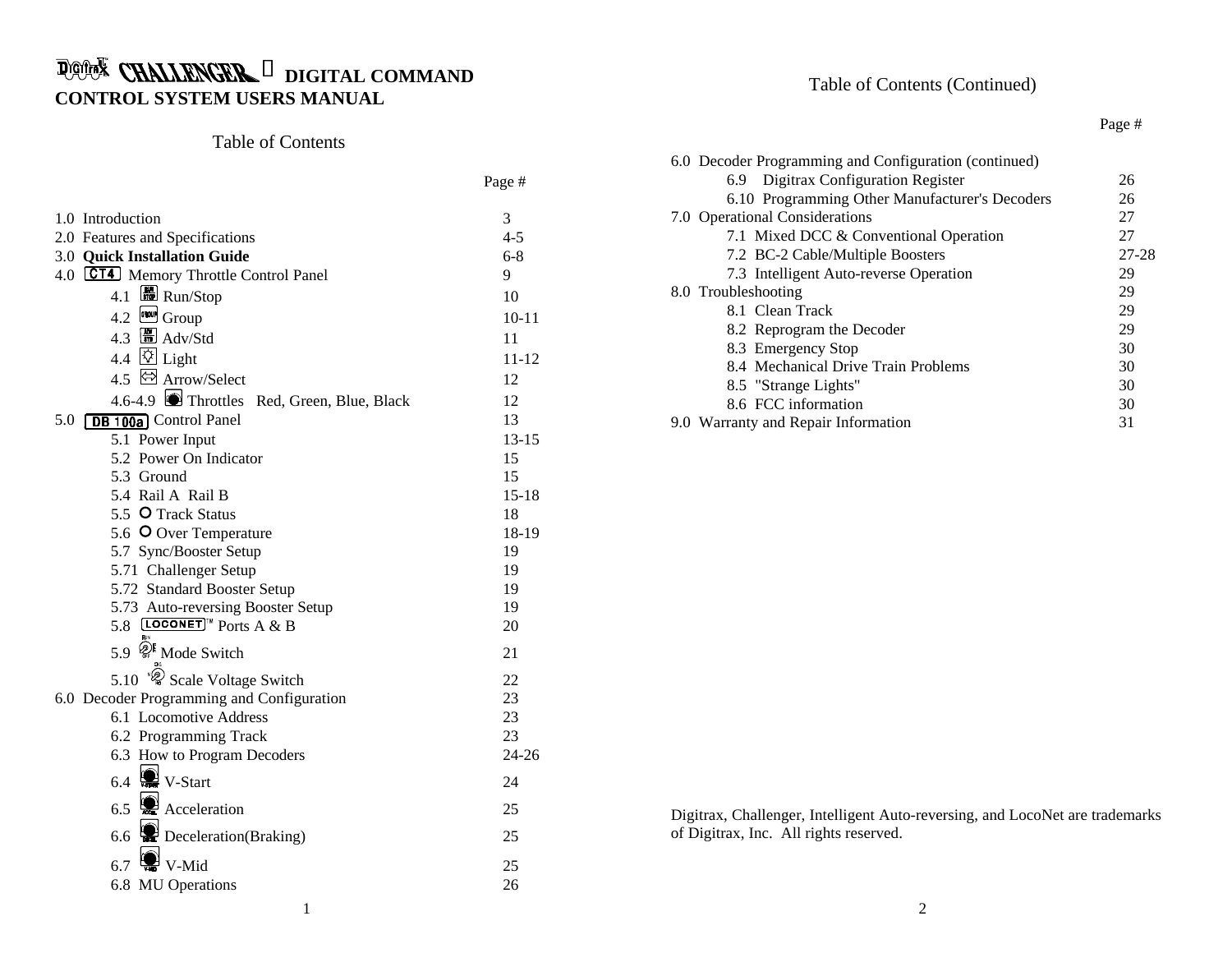### **1.0 Introduction:**

Congratulations on your purchase of a Digitrax CHALLENGER TM Digital Command Control System!

The overall design of the Digitrax Command Control system allows you to create a working layout very quickly by connecting various system components in the configuration that best meets your needs. The Digitrax system drastically reduces and simplifies layout wiring and, you probably won't need to rewire your existing system.

We put a great deal of engineering effort into generating powerful and electrically "clean" track drive signals to give you reliable decoder operation with minimal radio and TV interference. All Digitrax boosters comply with FCC Part 15, Class B RFI requirements.

Your success with and enjoyment of our products are very important to us. After all, this is a hobby and it is FUN!!! Please read this manual carefully before you install your  $\sqrt{DB + 100a}$ . We have included lots of hints and operating ideas based on our experience with the Digitrax system. If you have questions not covered by this manual please contact your dealer.

NOTE: Decoder installation instructions are covered in a separate Decoder Test and Installation Manual. Plans for building CTX/CTY throttles are also provided separately.

# 2.0 **CHALLENGER** [DB 100a] Features and **Specifications:**

- The **DB 100a** becomes a multi-featured **CHALLENGER** Digital Command Control Station when used with the Digitrax **CT4** Handheld Memory Throttle or your own personally customized CTX or CTY Hand Throttle (Plans for constructing the CTX/CTY are available from Digitrax.).
- This is the most cost-effective and powerful feature of the  $\sqrt{DB + 100a}$ . It can control up to 15 locomotives equipped with DCC compatible digital decoders and one conventional DC locomotive at the same time, on the same track. It includes a built in programmer that allows access to the Advanced Features available in Digitrax Decoders.
- 4.5 Amp Multi-scale (switch selectable) Digital Command Control booster, capable of running N, HO or O/S/G scale (and anything in between) when fed from a UL rated Safety Extra Low Voltage power supply.
- "Intelligent Auto-reverse"  $TM$  operation is selectable only when **DB 100a** is operating as a booster. This allows you to drive trains through reversing loops without any switching or short circuit problems. This innovation uses smart internal logic to execute an "on the fly" polarity reversal within two-thousandths of a second to clear most short-circuit faults that happen when conductive wheels bridge the isolating gaps. This is truly prototypical operation, and best of all, the function is integrated **inside the booster** and not in a maze of external switches and relays.
- Compatible with the proposed NMRA DCC standard.
- Accepts either 50/60Hz AC or DC input from your existing power pack or from any transformer that is within the specified ratings. The power pack should be overload protected for a maximum output of 4.5 amps DC.

 Minimum input voltage is 12V AC or 12V DC. Maximum input voltage is 22V AC and 28V DC.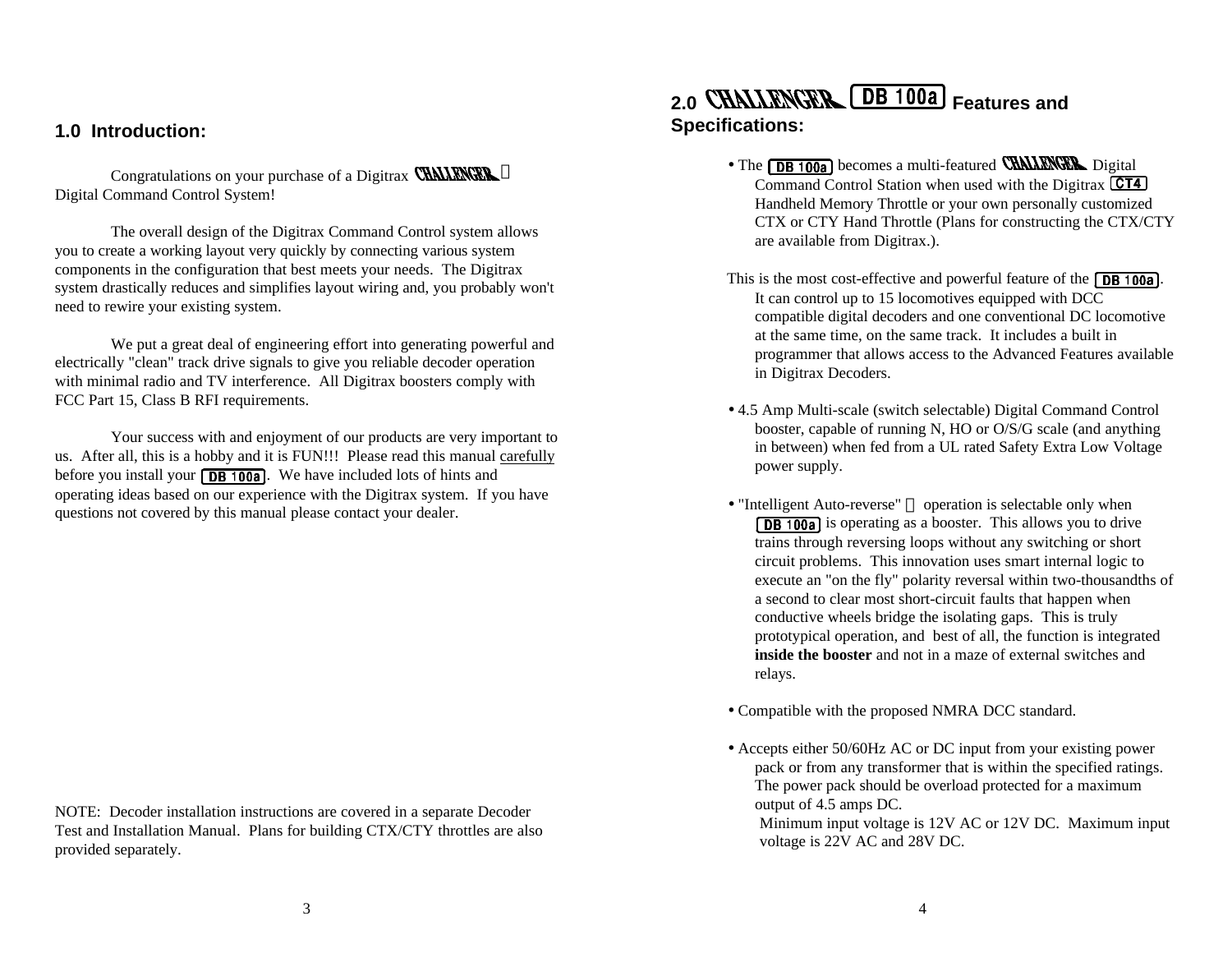- Over voltage protected and stabilized track drive output, up to the selected scale voltage.
- Auto-resetting over temperature protection protects against excessive heat generation in the booster when large track currents, high input voltages, along with lower scale output voltages occur.
- Auto-resetting over current protection for short-circuit protection.
- Digitrax  $\left[ \frac{\text{LOCONET}}{n} \right]$  expansion network forms a simple, reliable interconnect between all Digitrax Command Control System components using RJ11 6 pin modular telephone cable jacks. Each booster has 2 daisy-chainable  $[LOGONET]^w$  ports to allow cost-effective expansion of Digitrax equipped layouts. No tools required.
- High impedance balanced or unbalanced signal input receivers on the  $\overline{[\text{LOCONET}]^n}$  interface RJ11 connectors allow boosting of several different types of command control signals.
- Slew-rate controlled, monotonic and balanced track drive signals, for good decoder and RFI performance.
- Auto-shutdown on loss of command control drive signal, so layout will not convert to DC operation if a cable or connection is broken.
- OTrack Status dual color LED indicates and diagnoses signals being fed to the track, e.g., if power is on the track, the sense and presence of analog zero stretching, etc.
- $\cdot$   $\mathscr{D}_{\text{eff}}^{\text{F}}$  A track power OFF switch allows suspension of track power while input power is still coming in to the booster.

# **3.0 Quick Installation Guide:**

These simple instructions will get you up and running quickly. You can investigate the specifics later but, for now let's get your trains running. A full description of all controls and technical reference information is included in this manual.

See Challenger Quick Start Hook Up Diagram on Page 7.

- A) Connect the two RED push terminals marked POWER IN to the AC accessory output of your conventional power pack. Leave the power OFF for now. (Minimum input is 12V AC or DC. Maximum input is 4.5 Amps, 28V DC 81VA Continuous. Do not exceed 22V RMS AC or 28V DC input).
- B) Connect the two BLACK push terminals marked RAIL A and RAIL B to your layout. Remember "Black to Track." *Make sure no other power packs are connected to the rails used by the DB100a.*
- C) Connect the CT4 throttle to either of the  $[LOGONET]^{m}$  RJ11 ports.
- D) Set the  $\sqrt[\text{i]{\hat{Q}}}$  Scale switch on the **DB 100a** to the scale you are running. (N,  $HO$ ,  $O\setminus G\setminus S$ ).
- E) Set the  $\frac{\mathbb{Q}S_1}{\mathbb{R}^2}$  MODE switch on the **DB 100a** to the RUN position.
- F) Turn all  $\overline{CT4}$   $\bullet$  throttles completely counter clockwise to the STOP position.
- G) Place a digital and/or a conventional locomotive on the layout, and turn ON your power pack.
- H) On the  $\overline{CT4}$  PRESS and HOLD the  $\overline{BD}$  RUN/STOP key until the **DB 100a** beeps once and the **O** TRACK STATUS indicator glows orange. The track is now ready to go. See page 10 for complete RUN/STOP instructions.
- I) The RED  $\bigcirc$  throttle controls the conventional locomotive. The RED  $\bigcirc$ direction arrow changes its direction. The conventional loco will hum when there is power on the track. Once it is running, the humming will decrease. The  $O$  TRACK STATUS light shows red and green when the conventional loco is moving forward or in reverse.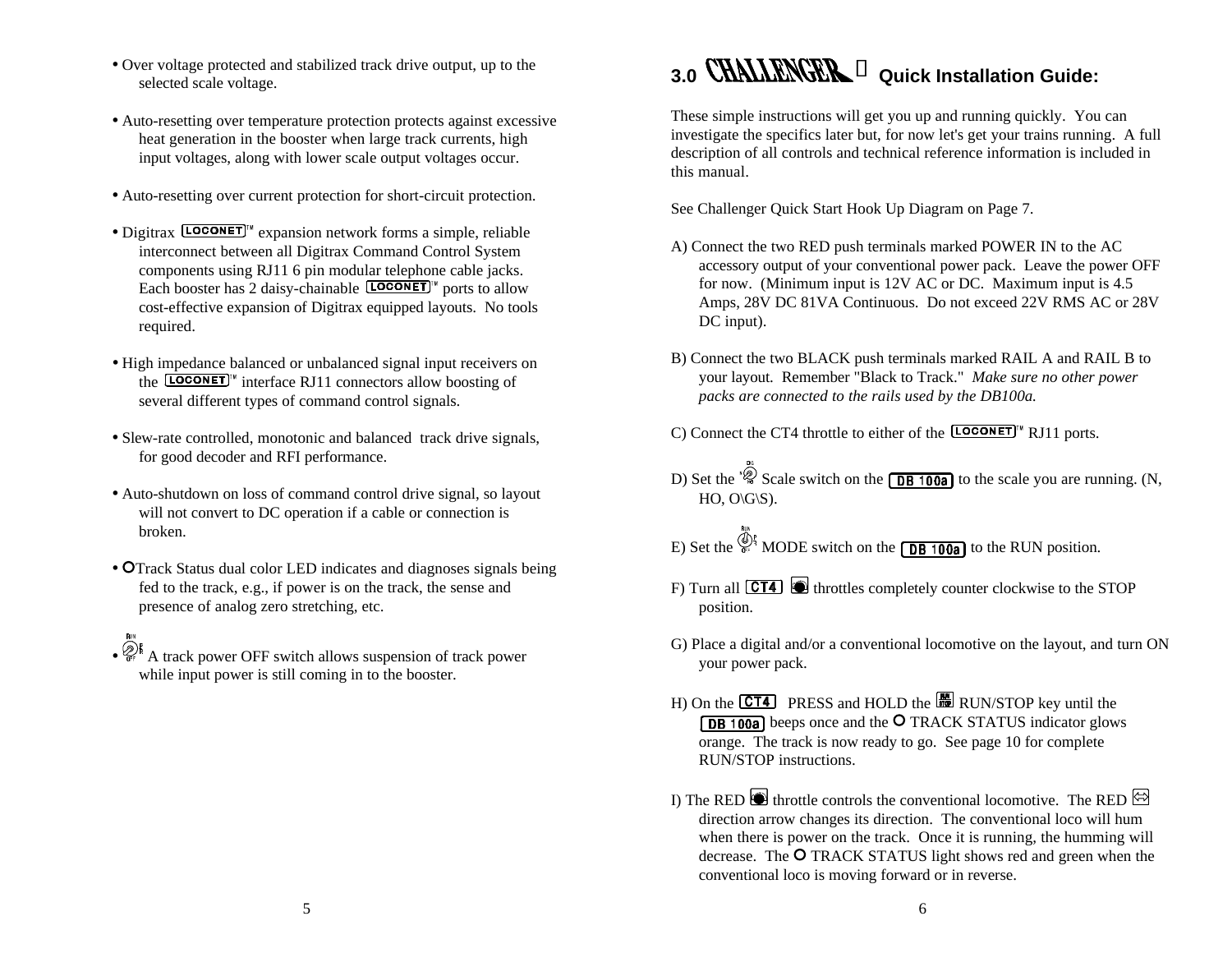- J) The GREEN, BLUE & BLACK  $\bigcirc$  throttles and their corresponding  $\bigcirc$ arrow keys control your digital locomotives. Digitrax ships its decoders preprogrammed for the Group A "Black" throttle. So, when you install a new decoder it will operate on that throttle until you reprogram it. When you power up your Challenger, it defaults to Group A so, just turn the  $BLACK$   $\bullet$  throttle clockwise to start your digital locomotive. It should respond by going Forward. Press the BLACK  $\boxtimes$  arrow key to change its direction. Section 6.0 Covers changing the locomotive addresses and other programming features.
- K) To stop all locomotives, press the  $\Box$  RUN/STOP key until you hear 4 beeps and everything stops. *Note: The lights will stay on.* Another short key press (about 1 second) on RUN/STOP will restart all locomotives at their current throttle settings. To turn the track power OFF, hold down the RUN/STOP key for a little longer (about 2 seconds), the  $\boxed{\text{DB 100a}}$ will give 2 beeps and the O TRACK STATUS lamp will go out indicating that track power is off. Of course, you can always turn track power off by setting the **DB 100a** <sup> $\hat{Q}^{\text{th}}$  MODE switch to OFF. *Note: After turning off*</sup> *your power pack, the*  $\overline{O}$  *POWER ON LED will continue to glow for several seconds.*
- L) For best low speed performance we recommend using the DB100a "N" scale setting (even if you are running HO). *When running conventional locomotives we strongly suggest that you use the DB100a "N" scale setting to give quieter operation and create less heat in the engine.*
- M) Experiment by reprogramming and adding more digital locomotives. ENJOY the power of Digital. *Warning*-you may find it as addictive as popcorn at the movies!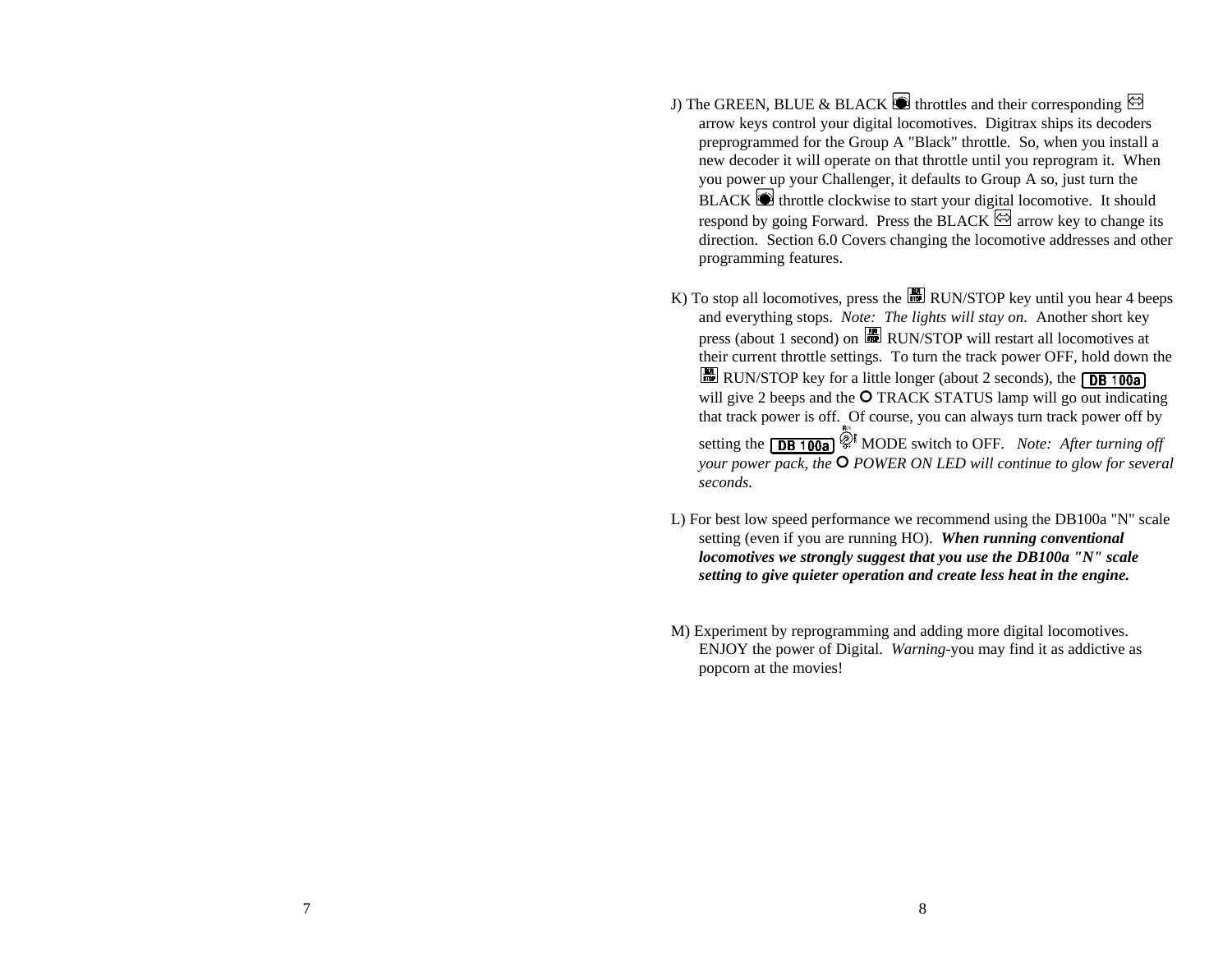# **4.0 Memory Throttle Control Panel:**

Only one  $\overline{CT4}$  Memory Throttle should be plugged into the  $\overline{LOCONET}$ <sup>N</sup> ports on a  $\Box$  **DB 100a** operating as a **CHALLENGER** TM Command Station. If you unplug the  $\boxed{CT4}$  while the track power is ON and locomotives are running, the  $\overline{DB}$  100a) will remember your throttle settings until you plug the throttle in again. If you change the throttle settings while the CT4 is unplugged, the DB100a will send the new speed commands to the decoders as soon as it is plugged in again. To stop the layout or turn off track power you must have a throttle plugged in OR set the  $\Box$  MODE  $\hat{\mathscr{L}}^{\sharp}$  switch to OFF.

Please refer to "CT4 Controls " Page 9, Figure 1.

# **4.1 RUN/STOP**

Switches the main track power on/off and toggles run/stop modes. The **DB 100a** senses either a short key press (press and release) or a longer key press (press and hold).

- •Press and Hold **RUN/STOP** to cycle track power on and off. O TRACK STATUS will glow when power is on.
- $\bullet$ Press and Release  $\Box$  RUN/STOP to cycle the powered track from RUN(1 beep) to STOP(4 beeps) and vice versa.
- •The  $\boxed{DB \ 100a}$  beeps 4 times to indicate that STOP is active and track power is on.
- •When you send another short key press and release, the **DB 100a**  beeps once and cycles from STOP to RUN and all selected locomotives resume operation where they left off.

•Use the STOP function to avoid collisions.

# 4.2 GROUP GROUP

Allows the **CHALLENGER**  $T^M$  to access the four different groups of four locomotives that are selected by throttle "color". This allows you to access up to 16 locos in 4 groups of 4 at a time. The color referred to is the color code on the control panel, not the actual color of any locomotive! We chose color coded throttles along with alphabetic Groups A to Group D because we found that both our beginning and advanced users prefer the ease of color coding as opposed to having to remember loco numbers when selecting addresses and remembering up to 16 different locomotives at a time.

> $\bullet$ PRESS  $\bullet$  Group, you will hear the **DB** 100al ticking.  $\bullet$ PRESS the  $\boxdot$  arrow above the group you want to access. GRP A, GRP B, GRP C or GRP D. Once you make your selection, the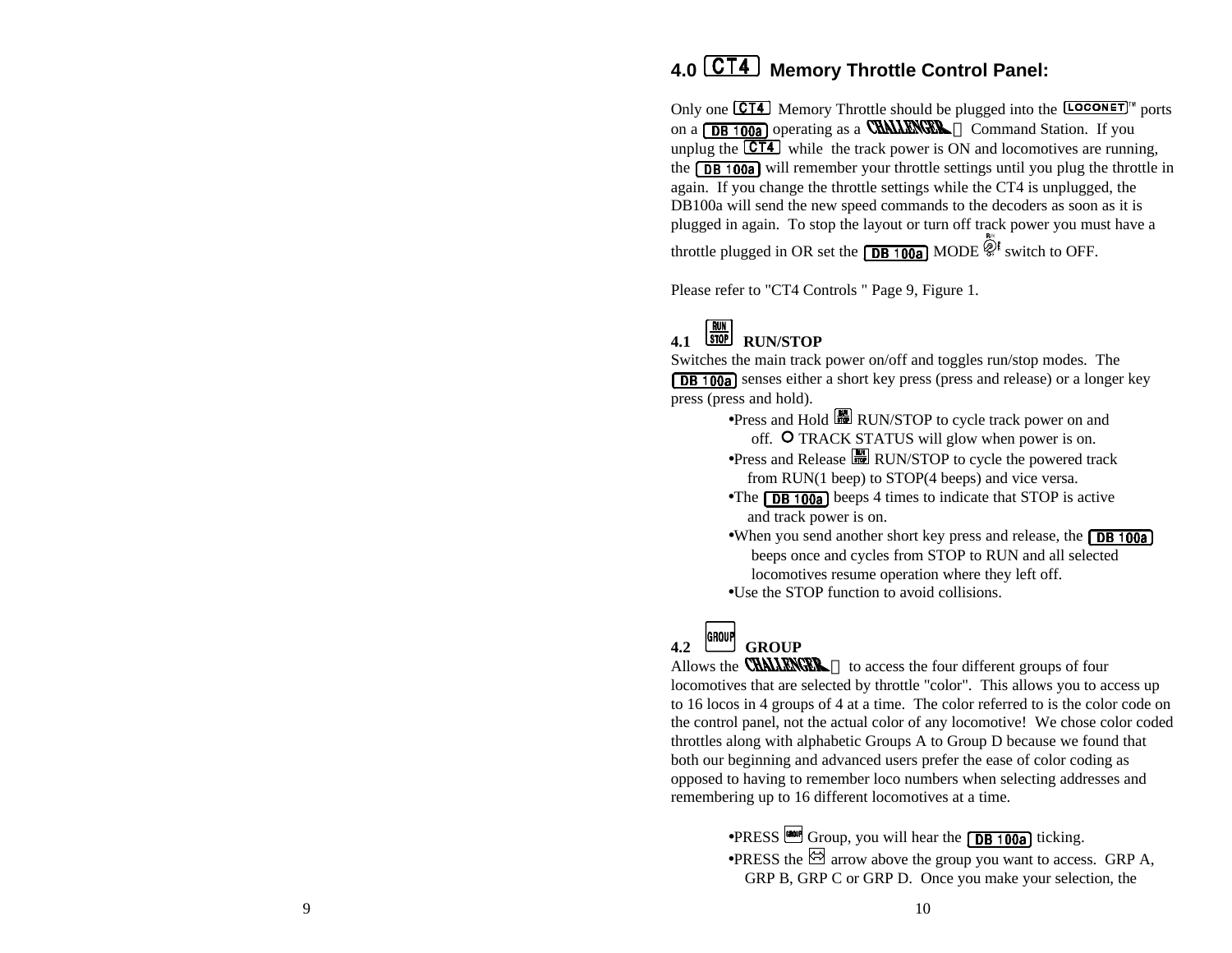**DB 100a** will stop ticking and beep once if you selected GRP A, twice for GRP B, three times for GRP C and 4 times for GRP D. You are now in control of the selected group of 4 locomotives.

Note: The  $\boxed{DB \ 100a}$  will not stop ticking and you will not be able to control any locomotive until you make a selection. Any locomotive that is left moving when you change groups will continue moving as commanded until its Group is selected again and new commands are sent or the track power is stopped or turned off. You can change Groups at any time. See TABLE 1 on page 23 for NMRA addresses.

# **4.3 STD ADV/STD**

Allows you to choose Advanced 28 speed step operation or Standard 14 speed step operation.

## $\bullet$ PRESS  $\boxed{\blacksquare}$  ADV/STD if the  $\boxed{\blacksquare}$  beeps twice you are in ADVANCED mode: if it beeps once you are in STANDARD mode.

Digitrax decoders are programmable to operate in the Advanced mode for smoother 28 speed step operation or in the Standard 14 speed step mode to allow compatibility with less advanced systems. Digitrax decoders are shipped programmed in standard mode so, you will need to reprogram them in Advanced mode for best operation with your **CHALLENGER** TM system. Decoders configured for Standard mode will display erratic directional lights if they receive Advanced DCC packets. The mismatch of Advanced and Standard modes between command station and decoder will not cause any other operational problems or harm the decoders in any way.

Note: Challenger powers up in Advanced mode so, if you need to run in Standard press the  $\left[\frac{m}{m}\right]$  to change modes.

# **4.4 LIGHT**

Toggles the light state of the locomotive selected.

- •PRESS the  $\overline{\otimes}$  Light key. The **DB 100a** beeps and waits for you to select a locomotive as follows.
- •If the loco you want to select is active in the current group simply press the colored  $\boxdot$  corresponding the that loco.
- •If the loco you want to select is not in the currently active group, change groups and then change the light state.

•When you press the  $\boxtimes$  making your loco selection, the locomotive's directional light will change from on to off or vice versa (the loco

will NOT reverse). The **DB 100a** will beep twice for lights on  $\&$ once for lights off.

•If the light does not change as commanded, repeat the command sequence. Because the DB100a may not know the loco's current light state, it simply sends a toggle command. So, if the loco light is off and the DB100a expects it to be on, the DB100a sends an off command and the light doesn't change. Repeating the command will then turn the light on as desired.

*Note: The light key is also used in program mode to allow you to program decoder address and loco characterstics rather than just address. See section 6.3 for details.*

# **4.5 ARROW/SELECT**

These keys RED, GREEN, BLUE & BLACK to correspond to the  $\Box$  throttles. They are the REVERSE keys during regular operation and are SELECT keys for the lights on/off, programming & group selection functions.

# **4.6 RED ID THROTTLE**

- •Turn counter-clockwise to reduce speed and STOP the corresponding locomotive. Turn clockwise to increase locomotive speed. During programming this knob sets the V-START value, see SECTION 6.4 page 24.
- •The Red  $\bullet$  throttle in Group A is reserved for analog (Conventional DC) loco operation.

# **4.7 GREEN THROTTLE**

•Turn counter-clockwise to reduce speed and STOP the corresponding locomotive. Turn clockwise to increase locomotive speed. During programming this knob sets the ACCELERATION value, see SECTION 6.5 page 25.

# **4.8 BLUE THROTTLE**

•Turn counter-clockwise to reduce speed and STOP the corresponding locomotive. Turn clockwise to increase locomotive speed. During programming this knob sets the DECELERATION value, see SECTION 6.6 page 25.

# **4.9 BLACK THROTTLE**

•Turn counter-clockwise to reduce speed and STOP the corresponding locomotive. Turn clockwise to increase locomotive speed. During programming this knob sets the V-MID value, see SECTION 6.7 page 25.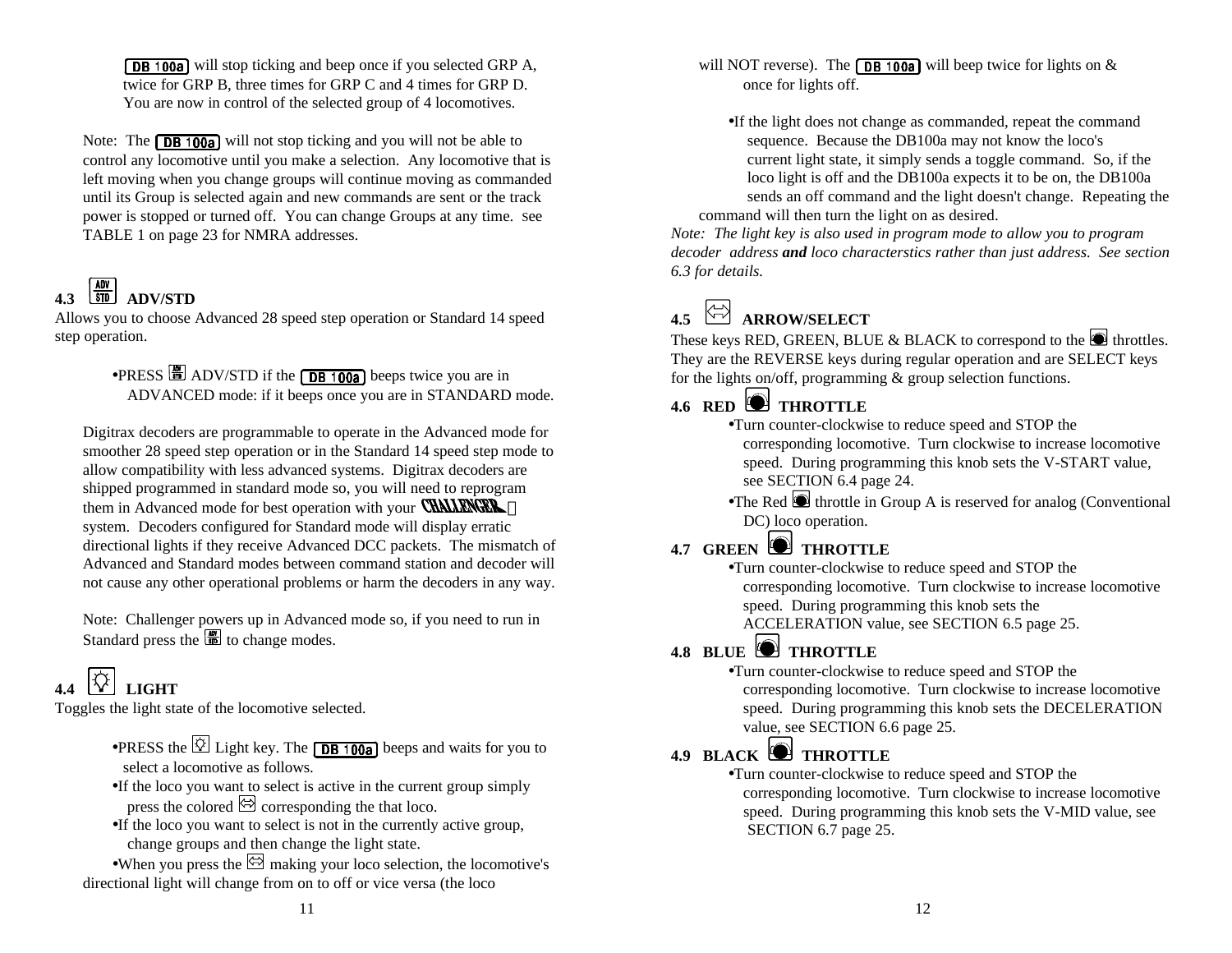# **5.0 Control Panel:**

Please refer to "DB100a Controls" Page 14 Figure 2.

#### **5.1 POWER INPUT**

The two RED Push Terminals on all Digitrax Boosters and Command Stations are the power input connections. The current capacity is designed to drop off by about 10% at maximum operating temperature. **Never share a common power source between multiple Digitrax products.** Each unit should always have its own dedicated power source.

|                   | AC $50/60$ Hz | DC       |
|-------------------|---------------|----------|
| Max Input         | 22V RMS AC    | 28V DC   |
| Min Input         | $12V$ AC      | 12V DC   |
| Max Input Current | 4.5 Amps      | 4.5 Amps |

#### **TECHNICAL NOTES**

To ensure protection from electrical shock, fire hazard or poor unit operation, the power input must be from a National Electrical Code Class II, UL listed Safety Extra Low Voltage (SELV) supply. The user assumes all risks associated with using a power supply that is not safety and capacity rated for driving the DB100a. A fuse or other positive overload safety device *must be present in the power supply leads*. In no case should the fuse rating be more than a 5 amp slow-blow fuse, and should be no greater than the current output capacity of the Class II power supply.

The power supply should not be shared with any other equipment, to prevent unexpected phasing or short circuit problems. To ensure correct RFI performance the power input must be floating in that neither lead is connected to the Safety ground of a typical 110V power cord. The AC power safety ground should be connected to the GRAY GROUND terminal on the DB100a. Minimum input voltage is 12V DC or 12V AC rms to ensure correct operation of internal logic. The power to the DB100a should not be rapidly cycled ON-OFF-ON. When power to the unit is switched off, wait 30 seconds before turning on the power again.

The unit is designed to absorb and dissipate the power difference between the input voltage and the selected scale output stabilized voltage, at the current load being drawn. This means that large input voltages when smaller output scale (e.g., N scale) voltage limits are selected will cause greater heat buildup in the unit, as the output load current is increased to the maximum. Over temperature thermal shutdown may occur in this situation. This protects the components from thermal stresses that degrade long term reliability. The ratings and "operating envelope" of Power Input and Output are conditional on not generating over temperature conditions. Over temperature is not directly injurious to the DB100a or its reliability, but will cause the inconvenience of automatic temporary suspension of track power. Each installation will be affected differently due to normal room temperature, cooling airflow around the DB100a, scale voltage in use and load current draw. Over temperature shut down is usually not encountered except in the case where a user is pushing for maximum available power rating.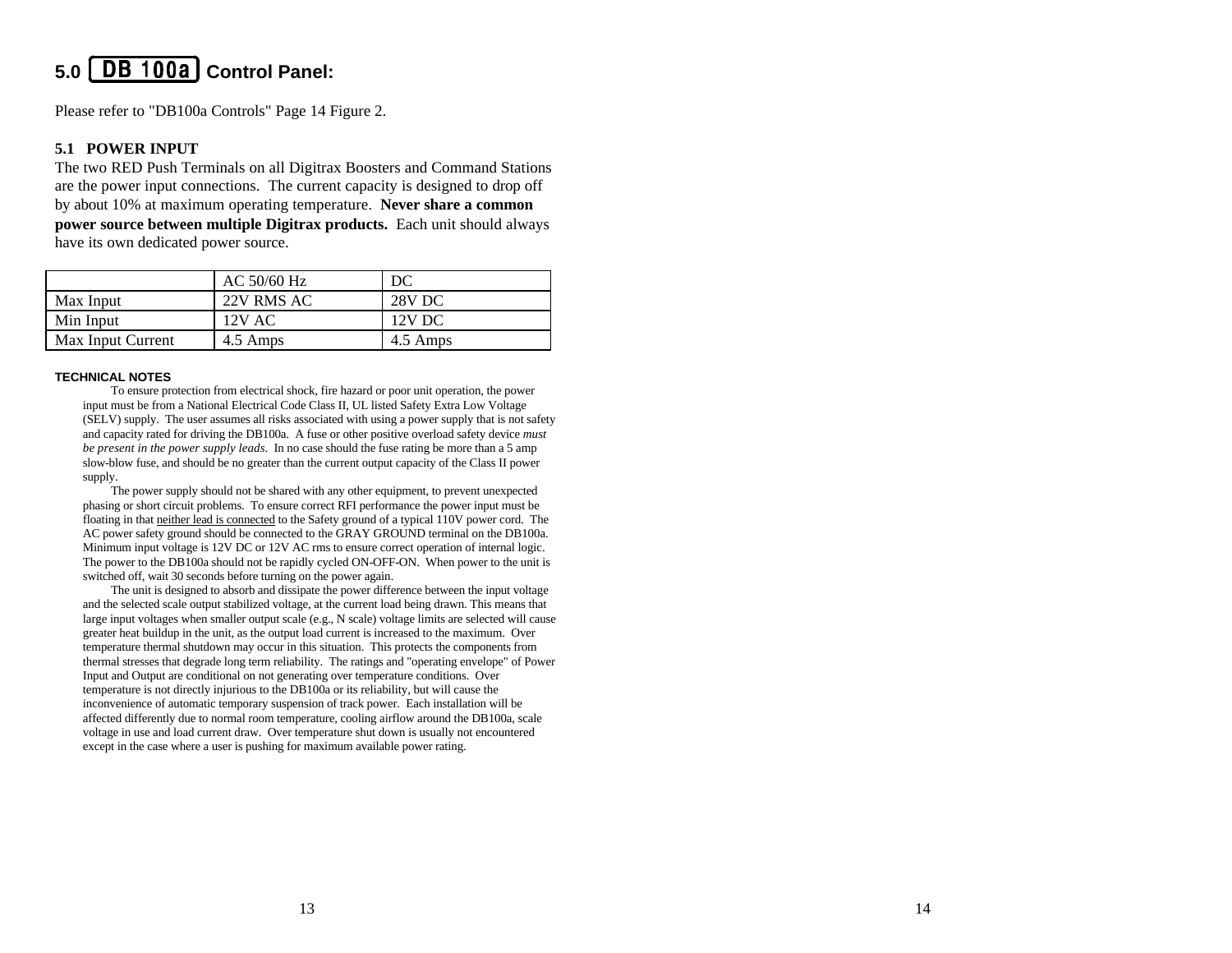# **5.2 POWER ON INDICATOR**

This green LED indicator glows when input power is ON. The  $\sqrt{DB + 100a}$  will indicate power ON in most situations because it draws less than 1 watt when on Standby with Track Power OFF. The O POWER ON LED will continue to glow for several seconds after power to the unit is turned off.

#### **5.3 GROUND**

The **LOWER GRAY** terminal provides electrical safety features and an RF ground reference for minimum radiated noise. It should be the ONLY point of any  $\sqrt{DB + 100a}$  installation that is connected to the AC safety ground pin provided on most 3 pin 110V AC power sockets.

#### **TECHNICAL NOTES**

If the power outlet is a 2 pin ungrounded unit, this ground terminal can be connected with a GREEN 14 AWG multi -stranded conductor to a cold metallic water pipe ground, as defined in the National Electrical Code. This is a safety precaution that should not be ignored.

#### **5.4 RAIL A RAIL B**

Connect these two **BLACK** terminals to the track or track feed conductor bus on all Digitrax Boosters and Command Stations. Remember: "Black to Track".

#### **TECHNICAL NOTES**

The output is a BALANCED drive to the two track lines. This means that the two track terminals both develop drive voltage with respect to the **GRAY** ground terminal and neither track lines or extensions of them should be shorted to ground. In addition, the two terminals are driven "out -of-phase" so that while one is at a small voltage with respect to ground, the other is at a larger voltage with respect to ground. This is a characteristic of the DCC command signal and the *balanced* line drive helps keep unintended radiated radio emissions to a minimum. The implication for you as a user is that the track sections must be isolated, and "phase" of each track, i.e., the side that is connected to the RAIL A of a Digitrax track terminal, is important. This issue will be important on large layouts where the layout is isolated into many sections with individual Boosters driving them. This is very beneficial in a DCC driven layout because it allows the rest of the layout to keep running even when an isolated track section experiences a short -circuit or problem; such as a derail or balky switches that shut it down. This is similar to "blocking" in a conventional layout. With DCC this is a recommended but, optional layout practice.

Connections to a large layout should be via a parallel conductor power bus similar to the recommended practices used in most conventional layouts, with appropriate larger copper conductors feeding taps up to the track every 10 feet or so. It is advisable to keep all conductors twisted to keep the geometry best for minimum RF radiation. Some experimentation may be needed on your layout to ensure no circulating ground loops are present. Try to wire all the power feeds away from the boosters and command stations, in a radial "star like" configuration so no large "magnetic induction" loops are created. **It is not possible to place filter or ANY capacitors across the track as these will short**

 **out the DCC signals. Be sure that no capacitors are bridging your DCC sections.** When converting between Digitrax DCC track sections and adjacent conventional DC powered tracks, **both rails** *must have insulating gaps*. The DC supply *must have*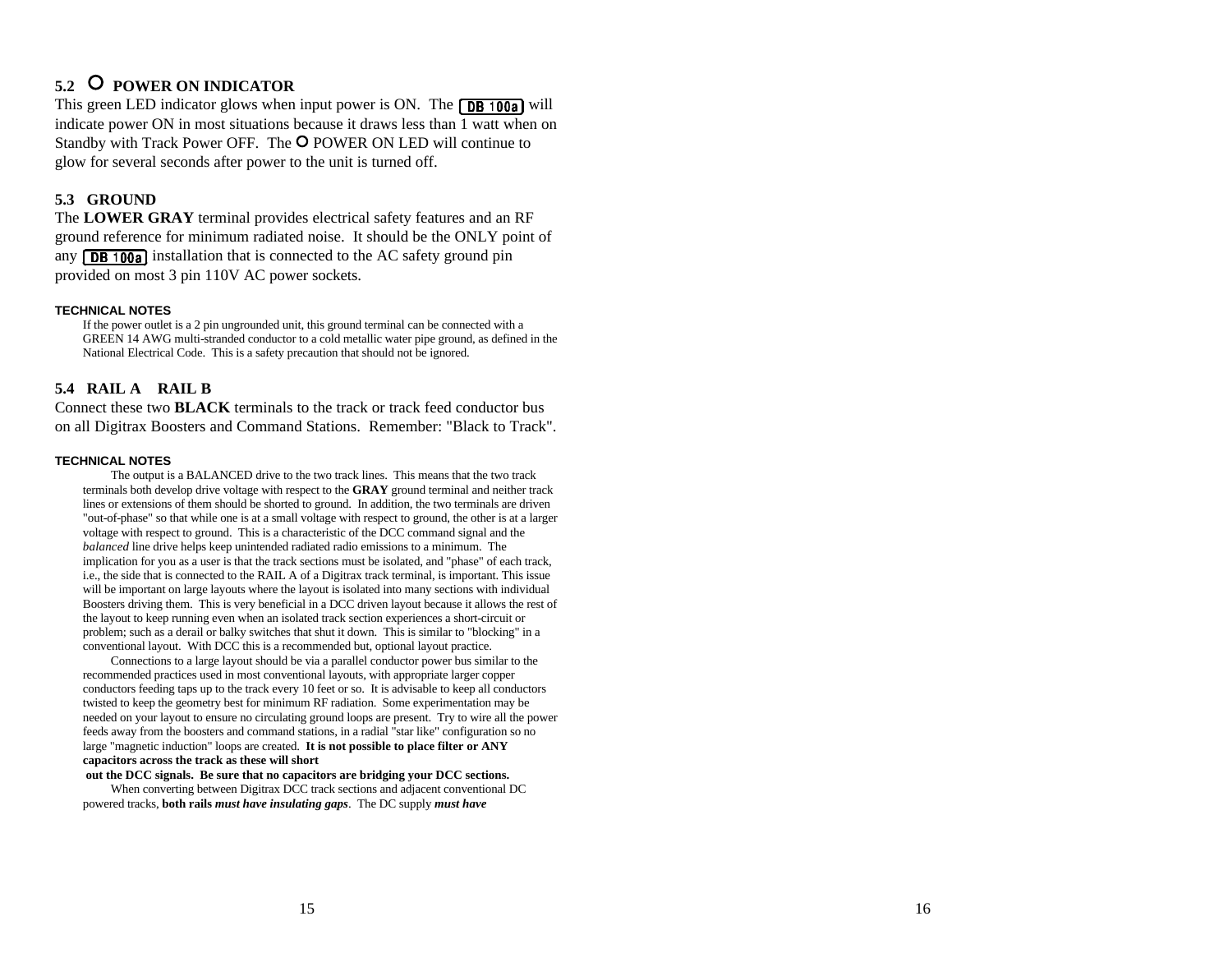*some form of current control,* we recommend a 5 Watt to 10 Watt 12 Volt lamp be placed in series with one of the DC power pack supply leads. This allows the DCC booster to drive the locomotive properly onto the DC track with minimum interruption and stress to the Booster and decoders and locomotive wheels. The lamp will light as the locomotive bridges the gaps. You should try to cross these gaps quickly and not bridge the two systems for any longer than necessary.

## 5.5 O TRACK STATUS INDICATOR

The brightness of the  $O$  Track Status LED shows the voltage on the track drive terminals. The color indicates the signal type. If it is orange the track is getting normal DCC signal with no analog zero stretching. See below.

#### **TECHNICAL NOTES**

The color of the TRACK STATUS led is an indication of the signal type. If it glows orange, the track sees a normal DCC signal with no "zero stretch," and a conventional locomotive on the track will hum gently and not move. If the color is green, a negative "stretched zero" signal is being boosted for operation of a conventional locomotive. A red led color indicates a "zero stretch" analog signal is being transmitted to the rails for a conventional locomotive to be operated in the reverse direction. The DCC decoder equipped locomotives are still reading their Digital commands normally and performing as commanded. If the Track Status LED is not lit there is no voltage on the track, the track power to the DB100a may be OFF. Note that during short-circuit faults, a sophisticated recovery strategy is being executed by a DB100a that will periodically attempt to restore power to the track.

### 5.6 O OVER TEMP INDICATOR

The  $\sqrt{DB + 100a}$  will automatically shut down when the heat sink temperature rises to approximately 45 to 50 degrees Celsius and the  $\overline{O}$  OVER TEMP indicator will glow red. The  $\sqrt{DB + 100a}$  automatically resumes operation when the heat sink cools down to approximately 40 degrees Celsius.

#### **TECHNICAL NOTES**

If the unit shuts down frequently try the following remedies;

move the unit so that the heat sink has an unimpeded flow of cool air

lower the track load current

reduce the input voltage

place the unit out of direct radiant heat e.g. sunshine or room heater

try direct cooling air onto the heat sink from a small fan.

Note that if the unit is being run too close to its preset current limit, it may clip or mutilate some outgoing packets to keep the track current within acceptable limits. If this happens often, the DB100a will react like there is an overload and briefly shut down and beep 5 times. In this case the track is not truly short circuited, but overloaded. Reduce the track current load, or partition the layout into more isolated DCC sections, using additional boosters.

The DB100a current limiting strategy is very safe for use with your expensive brass locomotives, and *WILL NOT* weld them to the track if derailed. The DB100a senses the short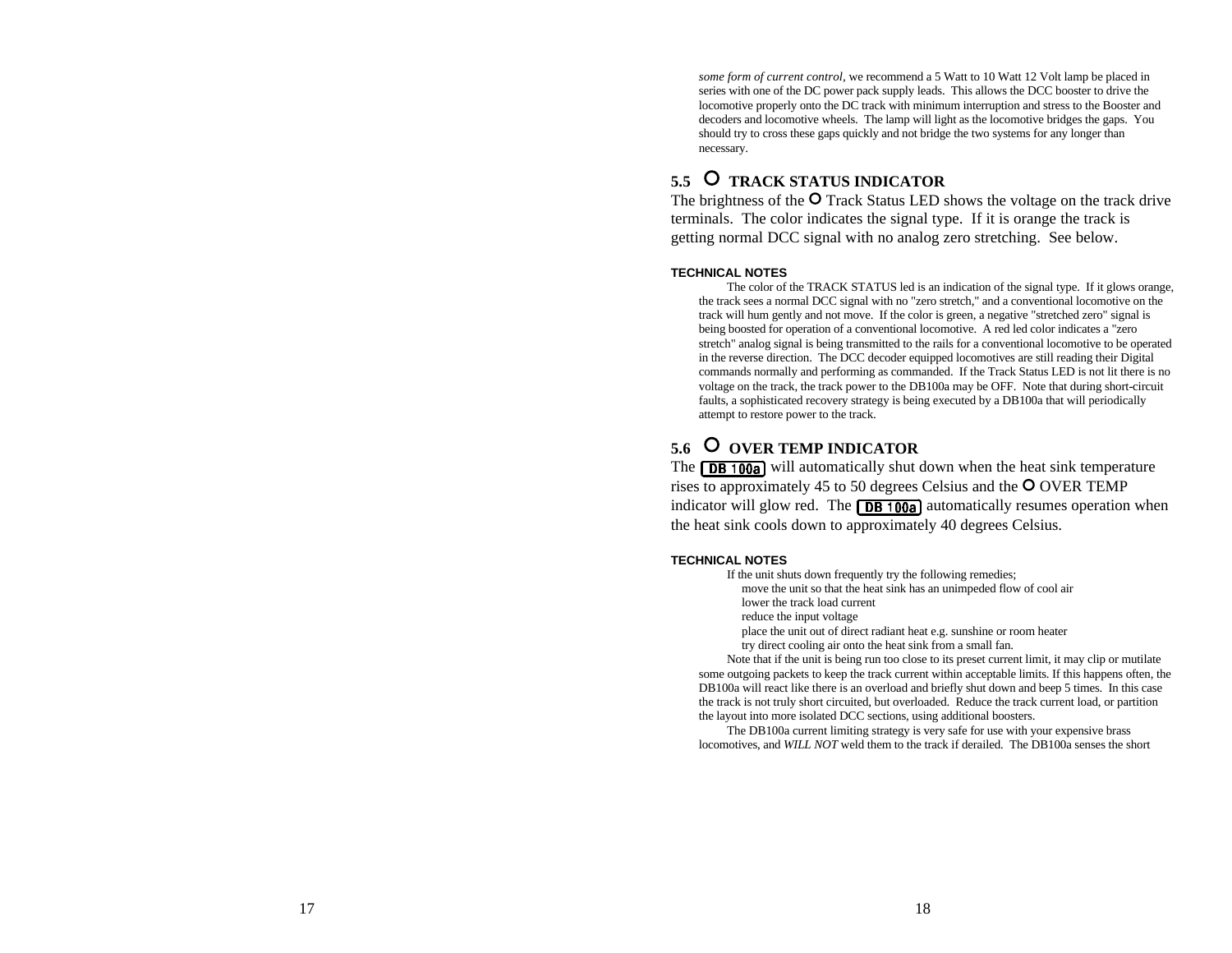circuit very quickly and shuts down track power if the problem persists for more than a few thousandths of a second. The unit will back off and beep 5 times giving a few second delay before sensing if the fault has been cleared. The resetting strategy is sophisticated to be sure damage is not likely during a track fault. The unit automatically and conveniently powers up the track again when the fault is cleared.

#### **5.7 SYNC**

The units **UPPER GRAY** terminal allows the connection of expansion boosters without repeating the actual signal on the track drive terminals. The use of this terminal is specific to each Digitrax booster and command station. It allows you to choose how you will use the  $\sqrt{\text{DB} + 100a}$ . You decide whether the **DB 100a** is simply a Booster, an "Intelligent Auto reversing" <sup>TM</sup> booster or a multi-featured **CHALENCEL**<sup>TM</sup> Digital Command Station.

### **SET UP OF [DB 100a] OPERATIONAL MODE**

## 5.71 **CHALLENGER** DIGITAL COMMAND STATION MODE:

If you don't connect the gray terminals (SYNC & GROUND) or if you connect them with a BC-2 Cable to run slave boosters on your system, the **DB 100a** will select the command station mode when it initially powers up. Use the BC-2 cable when the Sync terminal is driving slave boosters on the system. An example of this is using a second  $\sqrt{DB + 100a}$  running as a booster in the Intelligent Auto reversing<sup>TM</sup> mode to automate a reverse loop.

#### **5.72 SIMPLE BOOSTER MODE:**

Connect the two gray terminals, SYNC & GROUND, with a short length of wire, to select the **booster** mode when **DB 100a** is initially powered up. Connect to other  $\sqrt{DB + 100a}$  's using BC-2 cable described on page 28.

#### 5.73 INTELLIGENT AUTO REVERSING<sup>TM</sup> BOOSTER MODE:

Connect the two gray terminals, SYNC & GROUND, with a short length of wire and set the  $\overline{\mathcal{C}}$  Mode switch to P/R to select this mode on initial

power up. Connect to other  $\sqrt{DB \cdot 100a}$ 's using BC-2 cable described on page 28.

Note: Additional DB100a boosters can be wired to boost directly the voltage seen on the track terminals of a "Challenger" ™ Command Station. This arrangement has inferior DCC signal noise-performance, since the slaved boosters will repeat the motor brush noise from locomotives on the track section being directly driven by the "Challenger" <sup>TM</sup> configured DB100a.

# $5.8$  **LOCONET**<sup>IM</sup> PORTS A &B

These are the access ports for expanded Digitrax systems that allow you to simply daisy chain additional Digitrax products using cost-effective phone style flat cables. These ports also allow you to connect the  $\overline{CT4}$  to the  $\overline{DB}$  100a for **CHALENCER** TM mode operation. *The* **CT4** or CTX throttles should not be *plugged into any* **[LOCONET**]<sup>*"*</sup> *port other than* a DB100a running as a *"Challenger"Ô Command Station.* The 4 throttle configuration of the DOES NOT allow more than one  $\overline{CT4}$  to be connected to a  $\overline{DB}$  100a at the same time without throttles interfering with each other. Up to  $4 \overline{CTX/CTY}$ throttles can be plugged into a  $\sqrt{DB + 100a}$  operating as a **CHALENGEL** TM.

For your tinkering enjoyment we encourage you to build one or more CTX/CTY throttles and customize them the way YOU like them. Since they are single throttles, two or more units can be hooked up at the same time and will not interact as long as the users select different throttle "colors" or locomotive addresses. Make sure you always connect ALL 6 of the RJ11 plug wires to the CTX/CTY or  $\overline{CT4}$ , and any cables and jacks you decide to add to your layout.

#### **TECHNICAL NOTES**

Radio Shack's RJ11 6 conductor 25 foot extension cable #279-422 is ideal for extending your "Challenger" throttle bus. *Note that this is a "reverse" wired cable so female/female 6 pin connector blocks should be of the "reverse polarity" type, in that pin 1 is connected to pin 6, etc.* We have tested up to 100 feet of throttle bus with, multiple jack taps, extending from a DB100a with no problems. The DB100a uses sophisticated logic and data filtering to decode the operation of CT4 and CTX throttles, even so it is advisable to route the cables carefully to minimize the pick up of AC "hum" and noise. You can also use regular 3 pair AT&T Internal Wiring solid conductor twisted pair wires. These actually have superior noise rejection due to their balanced twisted pair construction. Be sure not to transpose wire colors, if so the CT4 functions will be confused until *you untangle* the crossed wires!

The pinouts for the two RJ11 6 pin connectors are identical, and they are wired in parallel. Looking into the DB100a, pin 1 is in the Telco standard position to the RIGHT side. We use the convention of white conductor in the cable to pin 1:

| PIN#           | WIRE COLOR | <b>NAME</b>   |
|----------------|------------|---------------|
|                | White      | RAIL_SYNC-    |
| 2              | Black      | <b>GROUND</b> |
| 3              | Red        | LOCO NET-     |
|                | Green      | LOCO NET+     |
| $\overline{5}$ | Yellow     | <b>GROUND</b> |
|                | Blue       | RAIL SYNC+    |

The signals RAIL\_SYNC+ and - are used by the booster modes of the DB100a. These are high impedance differential line decoder inputs that may be used to connect a command control signal for boosting to the track. They have an input common-mode range of +/- 20V with respect to the ground terminal. The differential drive signal should be above 2 volts, as input hysteresis is built in. Common mode rejection on the input allows the unit to boost from a different system without sharing ground connections and needing "opto-isolation". Just connect RAIL\_SYNC- to the ground reference of the signal source and RAIL\_SYNC+ to the signal, assuming a signal of say  $+/- 5$  V. For an input signal on RAIL\_SYNC+ that swings from ground to say  $+5V$ , connect the system grounds and connect RAIL\_SYNC- to ground via a 22 Kilohm 1/4 watt resistor.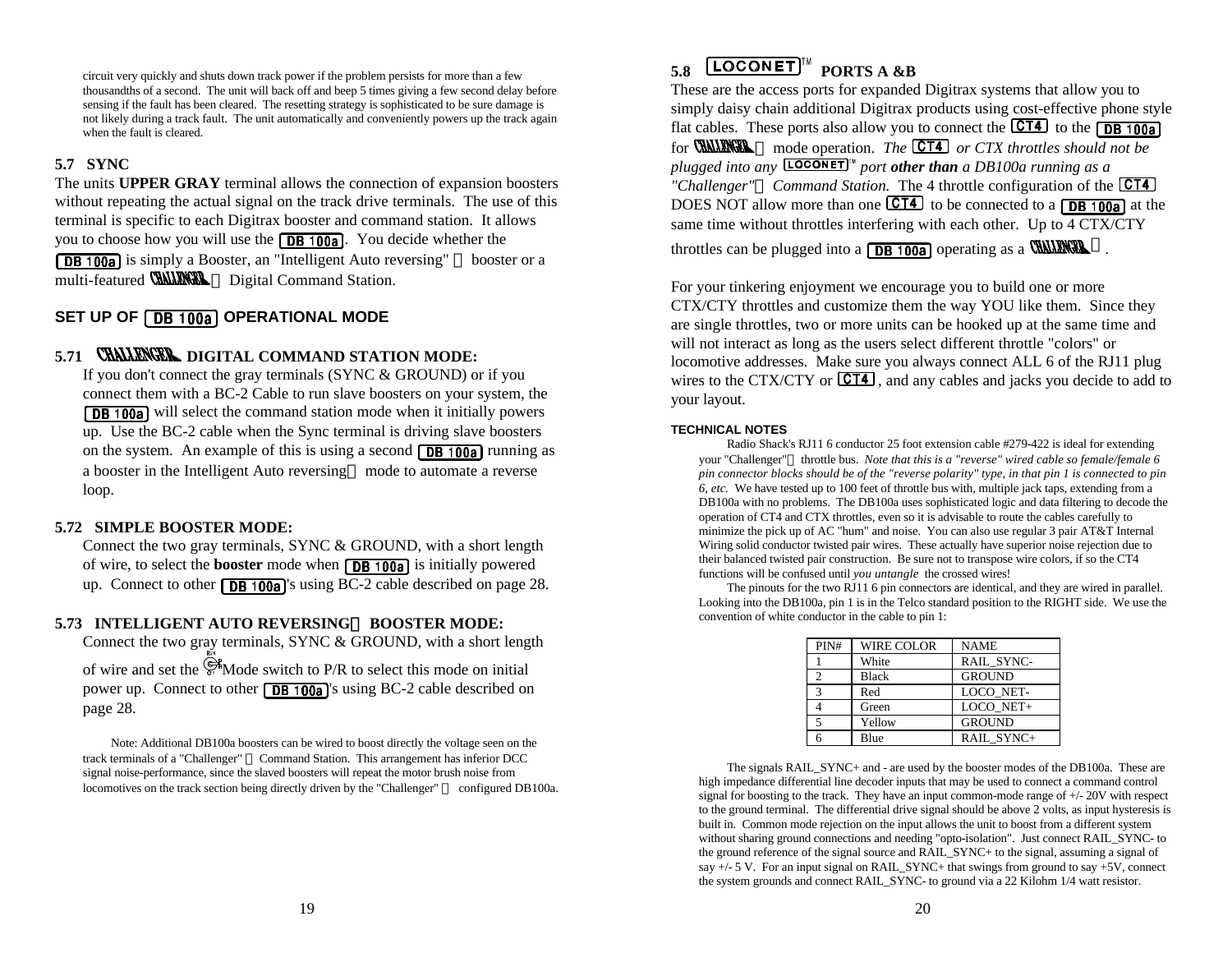# 5.9  $\bigotimes_{\mathfrak{S} \models} \mathbb{N}$  MODE SWITCH

This is the most important operational control on your booster. If the **DB 100a** is configured as a booster it controls whether track power is on. If the  $\sqrt{\text{DB} + \text{O}}$  is running as a **CHALERGEL** TM Command Station it controls whether the track power is ON or if programming operations are enabled.

When the  $\sqrt{\text{DB} + \text{OQa}}$  is a booster, (determined by SYNC terminal connection at input power on, see 5.7) turn the switch  $\widehat{\mathbb{Q}}_i^{\parallel}$  OFF to turn off track power even if input power is present. Moving the switch to  $\mathbb{Q}^*$ P/R tells the unit to be an Auto Reversing Booster and <sup>The</sup> RUN tells it to be a regular Booster. *Switching to the P/R setting after initial power on will not change the auto reversing characteristics until the unit is turned off and powered up again.* 

When the **DB 100a** is operating as a **CHALENCER** TM Command Station, the  $\mathcal{Q}^{\parallel}$ OFF mode switch setting turns OFF track power and SYNC drive signal to expansion boosters. They in turn, switch off their track power due to loss of the DCC drive signal. If the mode switch is returned to RUN or P/R the track power and SYNC drive will **NOT** restart until commanded by a **CT4**  $\begin{bmatrix} \frac{100}{100} \end{bmatrix}$ 

RUN/STOP key stroke. The  $\mathcal{Q}_n^{\{k\}}$  OFF switch setting will override any **CT4** throttle track POWER ON request. Resumption of track power by a "Challenger"<sup>TM</sup> is followed by 'broadcast reset' packets sent to initialize all DCC decoders when track power is turned on and the unit goes into the RUN mode. To stop the layout, briefly press the  $\overline{\text{CT4}}$   $\overline{\text{H}}$  RUN/STOP key. The booster keeps track power on, beeps 4 times and sends 'BROADCAST EMERGENCY STOP ' packets to stop all loco decoders. This is the only way to guarantee some older mobile DCC decoders will halt whenever you need to STOP NOW!

To enter the programming mode move the Mode switch to the  $\mathbb{G}$  P/R position. Programming and programming track operation is fully detailed in Sections 6.0-6.10 on Pages 23-27.

Setting the MODE switch to  $\frac{\mathbb{Q}[k]}{N}$  RUN enables the **CT4** to perform its Run/Stop functions (See Section 4.1 Page 10. This is the normal position for operating the layout. Note that changing the MODE switch from "OFF" position to "P/R" or "RUN" will not actually turn ON the track power but **enable** the  $\overline{CT4}$  to select the exact state desired using the  $\overline{BD}$  RUN/STOP key.

#### **5.10 SCALE VOLTAGE SWITCH (O/G HO N)**

This switch sets the maximum track Voltage limit appropriate for the selected scale. These settings allow operations of locomotives at levels close to the S9 NMRA values.

| <b>SCALE</b> | <b>MAX TRACK VOLTAGE</b> |
|--------------|--------------------------|
|              | 12V                      |
| HO           | 15V                      |
| O/G          | 20 V                     |

#### **TECHNICAL NOTES**

- For **N** scale the limit is approximately  $+/-12V$  peak on the track and is a couple of volts less at the motor brushes in a locomotive, accounting for rectifier diode and transistor voltage drops and booster output voltage drop due to full load current.
- For **HO scale** selected the output voltage is approximately +/- 15V peak to allow full voltage at the motor brushes after decoder losses.
- For **O/G scale** the output voltage is approximately +/-20V, for operation of locomotives that need a higher maximum brush voltage.

The unit will deliver up to the maximum rated output current irrespective of the scale switch setting, unless there is an over temp shutdown. The peak input voltage can be up to 4 Volts higher than the peak scale voltage to allow full output stabilization. If the input voltage drops below the differential needed for full stabilization the output voltage will be below the stabilized Scale voltage. Selection of the correct scale voltage protects against the track receiving too much voltage for that scale. The characteristics and reliability of the DCC signal format are such that ripple or noise experienced at the **PEAK** excursion of the DCC wave form is entirely rejected by the system. Only the signal transitions around approximately +/- 4 Volts have any effect on the quality of packet reception. To minimize problems in this area and to allow insertion of other high frequency signal components, the Digitrax DCC output wave forms have been engineered to exhibit a fast and precisely controlled slew rate in the critical transition zones. For this reason, line ripple from AC power feeds, and low input operation (above the minimum input voltage) will not adversely affect system control, but may lower the available motor power. Note that "torque" beats may occur if large amounts of power line ripple are present close to the PWM motor control frequency used in the decoders, especially in the lower mass N scale motor units.

It is technically feasible to impress other carrier currents on the track, for example FMsubcarrier sound products. These must be carefully combined with the DCC track drive signal. These signals should be in the range of about 50KHz to 200KHz maximum, with a peak voltage measured on the track of no more than 15% of the peak Scale voltage. Due to variability in technologies and implementations, Digitrax cannot warrant performance of the DCC signal in the presence of other signals. We encourage users to experiment with the possibilities. Note that the signal must be BALANCED and impedance limited at the 9 KHz primary frequency of the DCC. It is probably easiest to couple into the track with the secondary winding of a High Frequency transformer with a series DC blocking capacitor. A small inductor should be placed in the track feed from the booster so the low drive impedance of the booster does not suppress the signal to be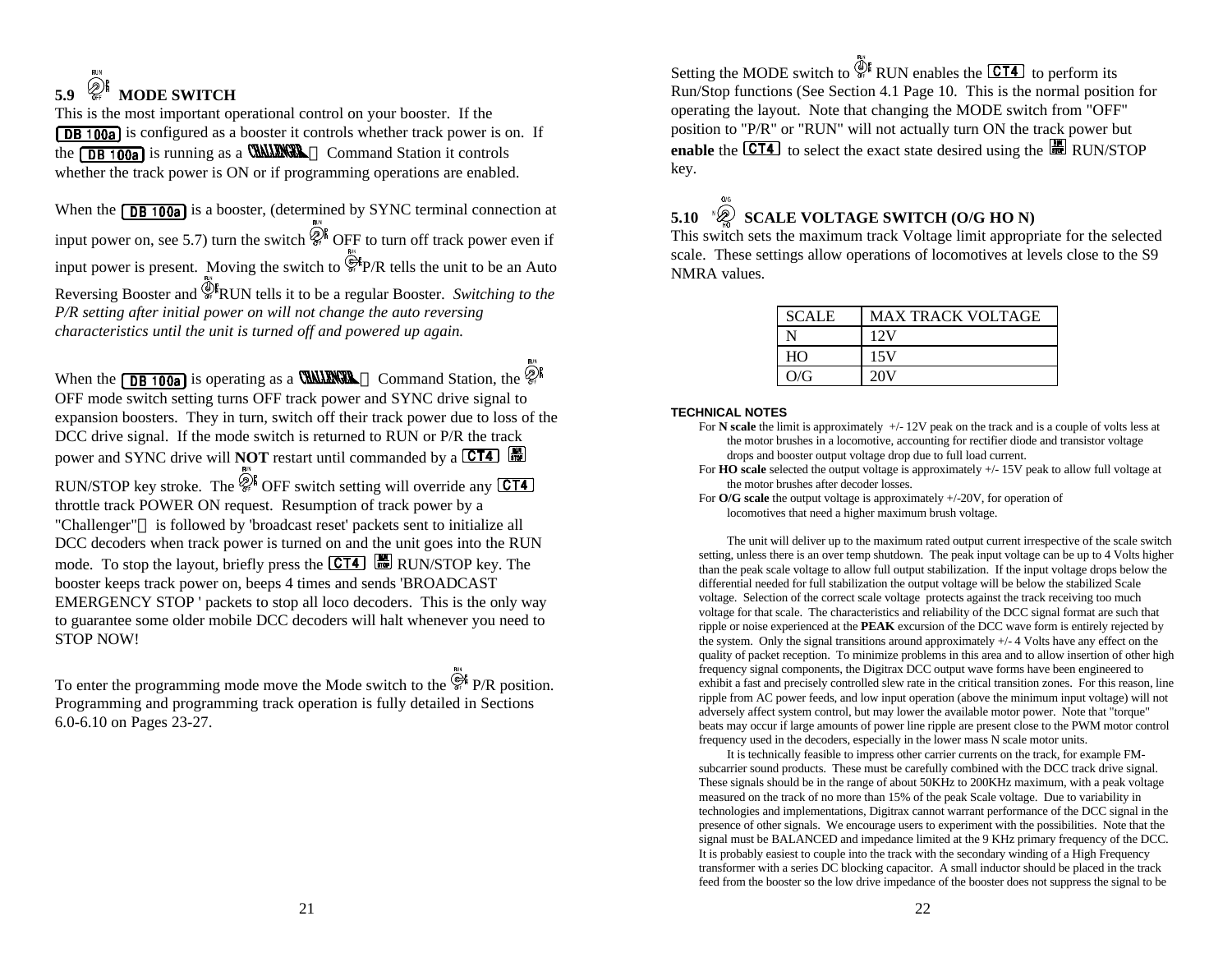added. A purely resistive balanced feed can be employed but will be very inefficient at the low impedance levels needed.

# **6.0 Decoder Programming and Configuration:**

The  $\sqrt{\text{DB } 100a}$  running as a **CHALENGE** TM Command Station with a  $\boxed{\text{CT4}}$ Memory throttle programs loco addresses 01-15, start voltage, mid point voltage, acceleration and deceleration rates for DCC compatible decoders easily and automatically.

### **6.1 LOCOMOTIVE ADDRESS SETTING:**

The actual address programmed into the decoder corresponds to NMRA address codes 01 through 15 (See Table 1 Below). To make it easier to keep track of "who's on first" the Challenger System translates these address numbers into 4 Groups of 4 locomotive  $\blacksquare$  throttle colors. If a DCC compatible digital locomotive is placed on the programming track with an address out of the Challenger range of 01 through 15, you can easily reprogram it to one of Challenger's available addresses.

NMRA ADDRESSES AS THEY CORRESPOND TO CHALLENGER COLOR CODES

|              | RED <sup>O</sup> | <b>GREEN</b> | BLUE 5 | BLACKL |
|--------------|------------------|--------------|--------|--------|
| <b>GRP A</b> | 'ONV             |              | UΖ     | 03     |
| <b>GRP B</b> |                  | UJ           | 06     |        |
| <b>GRP C</b> |                  | рy           | ΠU     |        |
| <b>GRPD</b>  |                  | . .          | 14     | 1.J    |

#### TABLE 1

#### **6.2 PROGRAMMING TRACK:**

We recommend that you use an electrically isolated section of track for programming decoders because, the programming information sent by Challenger is a broadcast signal that will be seen by all locos on powered track sections. In a broadcast programming scenario this saves great aggravation because a user could accidentally re-program all mobile decoders in one fell swoop! When operating in **Advanced Mode** and programming instructions are sent, the SYNC output is suppressed. This causes all slave boosters to turn OFF so that all locomotives on slave-boosted sections **will not receive the Programming instructions**. This allows the operation of a designated "programming track" to be fully automatic if you are operating in Advanced mode. Only locomotives on the "programming track" will be affected by programming.

An electrically isolated siding works very well as a programming track when no slave boosters are present (See Page 24 Figure 3).



# **6.3 HOW TO PROGRAM DECODERS:**

Note: According to NMRA RP 9.2.3 you are required to use a low power setting for programming decoders. Digitrax does not feel that this extra step is necessary once you have successfully installed the decoder in the locomotive. If you are reprogramming an installed decoder, feel free to proceed to step A below. If you wish to use a low power setting

for decoder programming, please see your decoder manual Appendix A for decoder initial test procedures which detail the use of a protection resistor to provide a low power programming option. This option can be used for all decoder programming if you wish. Digitrax recommends that you use low power programming for initial decoder tests prior to installation in the locomotive.

- A) Set up the  $\sqrt{\text{DB } 100a}$  to operate as a **CHILENGE** TM. See Page 19 Section 5.71 "CHALLENGER DIGITAL COMMAND STATION MODE"
- B) Set the  $\mathbb{R}^k$  MODE switch to P/R to enable programming. Just moving the MODE switch from OFF through P/R to RUN won't result in any programming activity. Programming can only be initiated by positive CT4 key strokes.
- C) All locomotives that are running will immediately STOP.
- D) Place the locomotive with the decoder installed on the isolated programming track. Be sure power to main layout is switched off.
- E) Choose whether you want to program in Advanced or Standard Mode by pressing the  $\Box$  Adv/Std key. One beep indicates that you are in Standard mode(14 speed steps) and Two beeps indicates that you are in Advanced mode(28 speed steps).
- F) If you only wish to program the ONLY the decoder address proceed with steps G, H & I. If you wish to change the locomotive's address & operating characteristics (Advanced/Standard Mode, Start-Voltage, V-Mid, Acceleration & Deceleration) go to step J on the next page.
- G) If the loco you want to program is in the currently active group go to step H).If the loco you want to program is not in the currently active group you will need to change to the chosen group by pressing Group followed by the  $\boxtimes$  above the desired group (A,B,C or D).

H) Press the  $\boxtimes$  Arrow to program the locomotive decoder to the color (within the group selected) you want to use. When you press the  $\boxtimes$  Arrow key, several automatic programming bursts are sent to the decoder. When a Digitrax decoder equipped locomotive accepts programming commands, it chirps several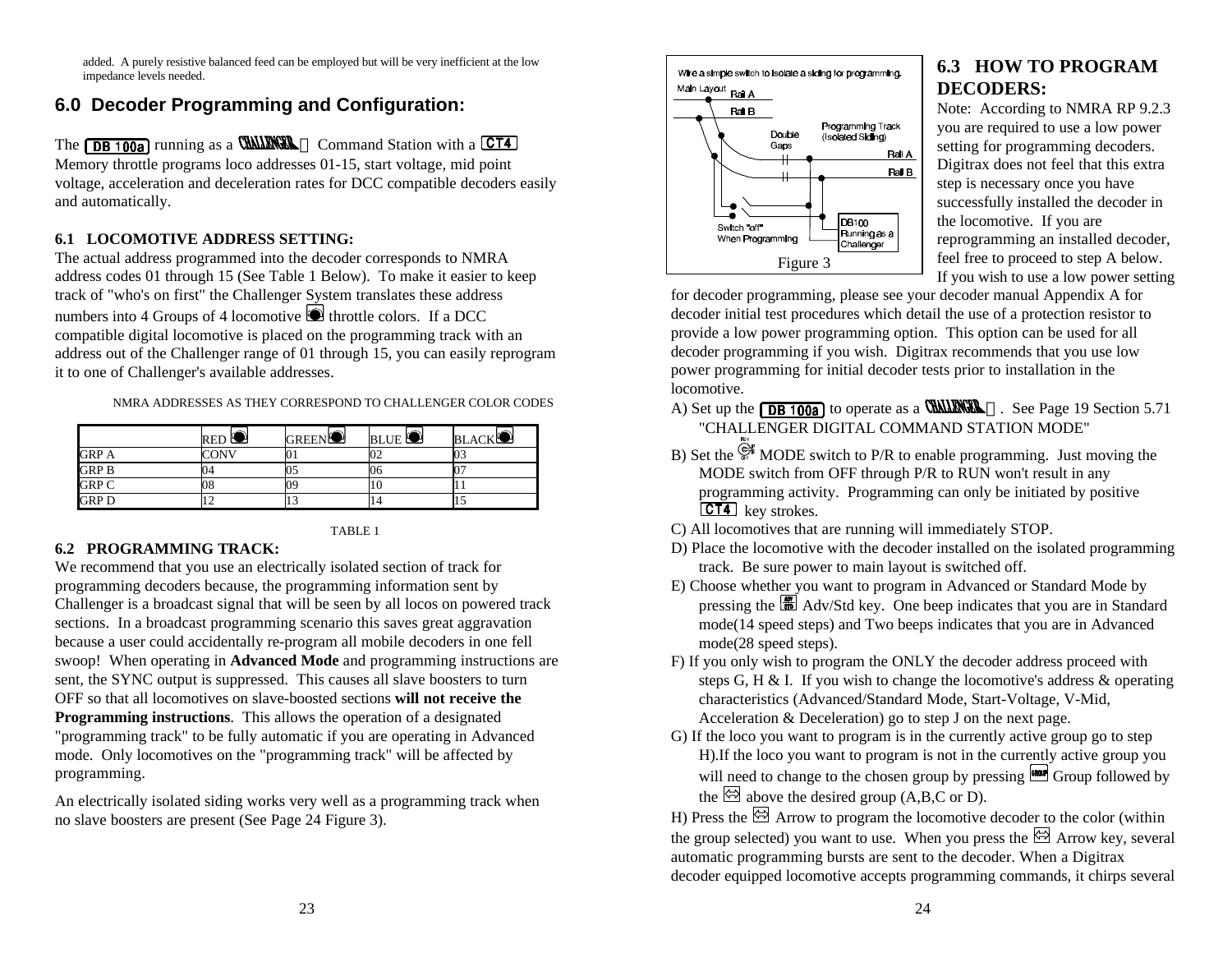times, if you listen closely to the locomotive, you will know your commands were received. The  $\sqrt{DB + 100a}$  beeps once for the Red  $\bigcirc$  Throttle, twice for the Green Throttle, three times for the Blue Throttle and four times for the Black  $\bigcirc$  Throttle to indicate which throttle it is programming.

- I) Once these steps are complete, move the DB100a Mode switch to "Run" & Press "Run/Stop" to resume operations.
- J) If you want to change the loco's operating characteristics **AND** address. Set the operating characteristics you desire for your locos using the throttle knobs. When the  $\sqrt{DB + 100a}$  is in the programming mode, the throttle knobs take on the following meanings to allow you to set the operation characteristics you want for your individual locos.

**6.4 RED VIORET THROTTLE = V-START:** Turning this knob clockwise adds power to the initial speed step used by the decoder. This means that the locomotive will start at a higher initial speed as soon as a speed is commanded. Turn the knob completely counter-clockwise to set a zero V-START value.

**6.5 GREEN THROTTLE = ACCELERATION RATE:** Turning this knob clockwise causes the decoder to respond more slowly to a command to increase speed. This simulates heavier train weights. Turn the knob completely counter-clockwise to set the decoder to zero or NO inertia for quicker response.

**6.6 BLUE THROTTLE = DECELERATION (BRAKING) RATE:** This knob sets the rate at which the locomotive slows down to the selected speed, this creates simulated braking rate. Turning the knob completely counter-clockwise sets a zero braking rate for fast locomotive stops.

**6.7 BLACK**  $\frac{1}{1000}$  **THROTTLE = V-MID:** This is a subtle adjustment that allows you to tweak the "power" curve of the locomotive motor and drive train. This adjustment sets the power to which the mid-throttle code corresponds. A high value (more clockwise) will cause the initial speed values to give greater speed increases per step and appear to give power more rapidly at lower throttle settings. Conversely a smaller value will appear to flatten out the initial throttle response. If you do not want to experiment with this feature set the knob completely counter-clockwise (stop) and zero will be programmed. Digitrax decoders will program for a normal straight-line power curve. This adjustment can only be programmed from Digitrax Command Stations running in ADVANCED MODE and, once programmed, the decoder retains and utilizes the established

V-MID characteristics whether it is run in Standard or Advanced operating mode. For further details see the Digitrax Decoder manual.

NOTE: When setting the ACCEL and DECEL programming values to simulate prototypical operation, try keeping the DECEL (braking) values significantly LESS than the ACCEL values. Once you get used to prototypically slow braking rates you will be able to judge stopping distances better and you won't have too many wrecks! To override slow deceleration rates to avoid a collision you can use the  $\frac{100}{100}$ Run/Stop key to send an emergency STOP.

Once you have set the characteristics you want, press the  $\mathbb{Q}$  key and go back to steps G, H & I to complete the programming sequence.

## **6.8 PROGRAMMING FOR MU OPERATIONS:**

If you want to run more than one powered locomotive in a multiple unit lash up, simply place all the units together on the programming track and program them with the same address and operating characteristics. They will all operate on one throttle. We recommend that you choose units that have similar motors and have similar physical operating characteristics. If you want to have one loco run "backwards," as is prototypical in some situations, you can wire that unit's decoder motor leads "backward" so that when the lashup is commanded to move forward it will look like one unit is running in reverse.

## **6.9 DIGITRAX CONFIGURATION REGISTER:**

For convenience, the **CHALENGE** TM automatically programs this register in Digitrax decoders with Analog mode conversion Enabled, and sets the Advanced mode flag if the unit is *currently in "Advanced" mode*. Otherwise, Standard mode is programmed.

Other programmers can be used to program Digitrax decoders. Specifically, procedures for using the Marklin 6032 programmer are detailed in the Decoder Users manual.

You can use a CTX/CTY throttle to successfully program on the **CHALENGER** TM Command Station, but by the same token you could walk all the way from San Francisco to Washington to avoid driving! Our advice is that you use the  $[CT4]$  for this task....

## **6.10 PROGRAMMING OTHER DCC COMPATIBLE DECODERS:**

The **CHALENGER** TM can program other DCC compatible decoders that do not implement ADVANCED 28 Speed Step Operation if the  $\boxed{\blacksquare}$  ADV/STD Key is set to STD mode before programming is initiated. The addresses programmed will correspond to the NMRA Address chart in Table 1. If all throttles are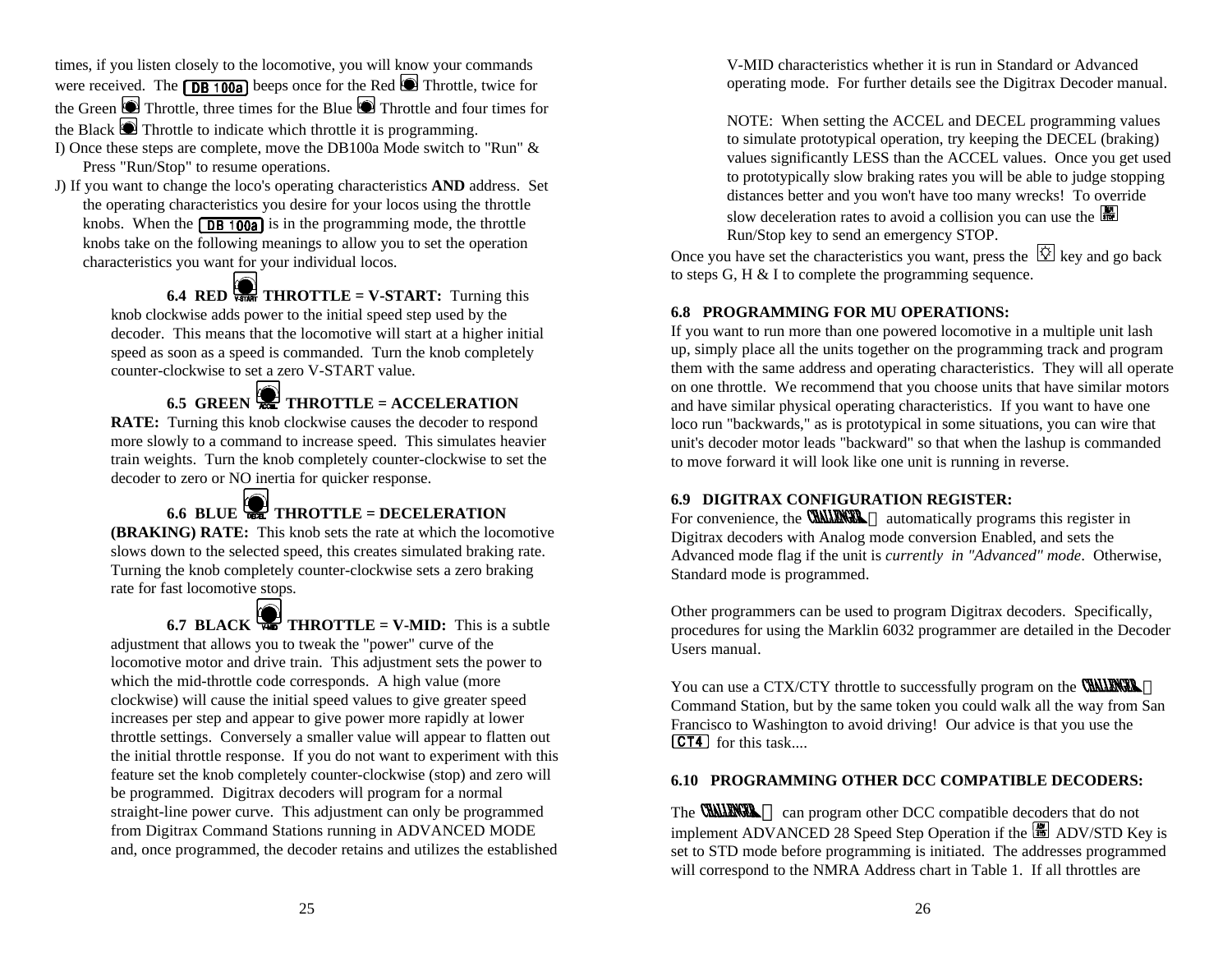closed (counter-clockwise) the nominal value "0" will be loaded into the decoder's control registers. This should give correct operation. *This "0" value may not be read back correctly by some programmers although the decoder will operate properly.* You can always program values that are within a particular system's operating range with that system's programmer.

When programming Lenz and Arnold decoders with the Challenger, it is necessary to power them down and back up again after programming to allow them to reset and update the newly programmed values.

# **7.0 Operational Considerations:**

### **7.1 MIXED DCC AND CONVENTIONAL OPERATION:**

When a Digitrax locomotive decoder that has been operating on a conventional DC track crosses the isolating gaps to a DCC track section, the locomotive will receive a stop command and will come to an inertial or braking rate stop, until it receives a digital command addressed to it. This allows smooth transitions between differently powered track sections on your layout. This gives a smooth prototypical conversion. You should be aware that while operating on the conventional section the decoder is effectively at FULL throttle. When braking is commanded, if the braking rate is set too slow, it may appear that the locomotive is surging ahead out of control. It *will* come to a stop at its programmed braking rate. If the command addressed to the decoder on reentering the DCC section would cause it to "bounce" back into the just exited DC powered section the locomotive will STOP until the DCC command direction agrees with the incoming locomotive direction.

### **7.2 BC-2 CABLE AND CONNECTING MORE THAN ONE DB100a:**

Several  $\sqrt{\text{DB} + \text{OQ}}$  s can be used to operate your layout. You may wish to automate a reversing loop or simply need to add more power to run a large layout by using added slave boosters. To accomplish this you can build your own BC-2 cable according to Page 28 Figure 4. Please note that if you are using more than one slave you need to add the optional zener diode to the cable. You only need one BC-2 to connect the DB100a with the first slave booster, additional boosters can be connected with regular 6 conductor RJ11 extension cables per diagram below.



# BC-2 Cable Assembly Instructions

For connecting slave boosters to the Challenger System. Note: Optional zener diode is required for hook up of multiple boosters.

### **Parts List for BC-2**

| <b>Description</b>                   |
|--------------------------------------|
| Part of 25' 6 Pin/ 6 Conductor Cable |
| with RJ11 6 Pin Plug.                |
| 10 kohm Resistor 1/4 watt, 5%        |
| 1 kohm Resistor 1/4 watt, 5%         |
| 2.7v/500mw Zener Diode               |
| Heat shrink tubing                   |
|                                      |



## **Connecting More Than One DB100a**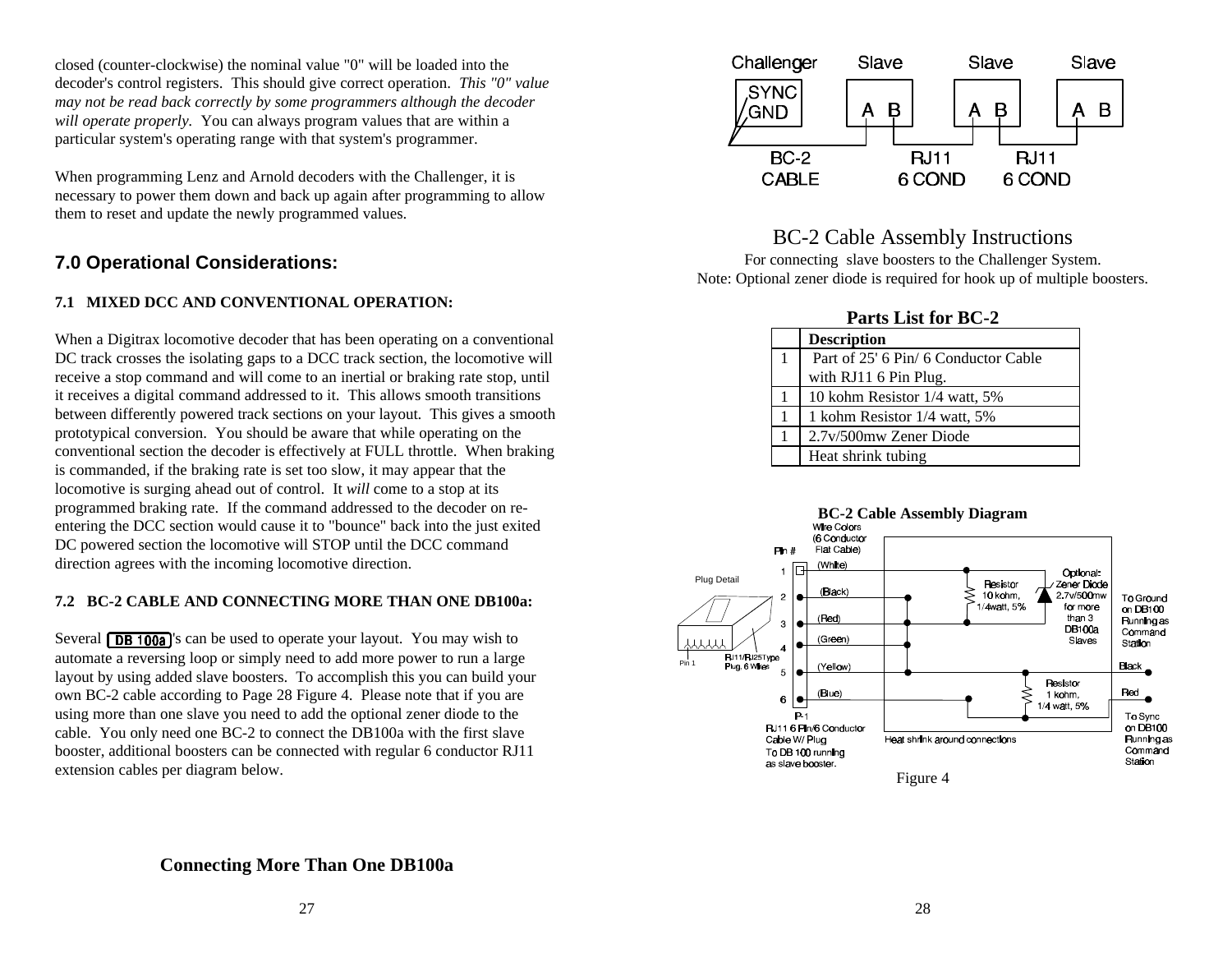#### **7.3 INTELLIGENT AUTO REVERSE OPERATION:**

See Figure 5 on Page 16&17 for hook up diagram.

If "Intelligent Auto reversing " $I^M$  is in use on a reversing loop and a locomotive 'stalls' at the track isolating gap and both boosters enter current limit shutdown (beeping), be sure that the slave booster's  $\overline{\mathbb{R}}^n$  MODE switch is set to P/R to enable the auto reverse feature. Note that two auto reversing  $\sqrt{\text{DB } 100a}$ 's across a single isolating gap will phase-reverse in an indeterminate manner depending on which booster attempts a reversal first, to clear the track fault. This will cause no damage to either unit. A  $\sqrt{DB + 100a}$  running as a WALLENGE TM Command Station can not perform the auto reverse function at the same time since it cannot be allowed to phase change on fault because it is the master system phase reference. In order to run the auto reversing feature on a **CHALLENGEL** equipped layout, you will need an additional  $\sqrt{DB + 100a}$  to use as a slave booster to enable the reversing loop. Note that any conventional nondecoder equipped locomotive in a booster section that undergoes an 'auto reverse' will change direction involuntarily; DCC locomotives will continue in the direction commanded.

If a **DB 100a** is used as slave booster driven from a **CHALENGE** TM or other command station and the DCC signal is turned off, the booster detects the "loss of carrier," beeps, and goes off-line with track power turned OFF until the DCC signal is restored. On a Digitrax layout, if the Master command station forces a track power shutdown, all the slave boosters will "chirp" as they shutdown!

## **8.0 Troubleshooting:**

#### **8.1 Clean Track**

The majority of intermittent operation faults can be traced to bad connections and poor or noisy wheel pickups on locomotives. Check track cleanliness and quality of wheel pickups. The DCC digital packet communication strategy performs exceptionally well in a less than perfect environment, and will often mask bad connections until they are really impossible to work with!

#### **8.2 Reprogram the Decoder**

If you cannot figure out what a locomotive is doing or "who" it is by address, do not panic! Just reprogram the locomotive. If you program with all throttles at Stop position, the nominal setup will be programmed and that is guaranteed to get the attention of a confused locomotive!

#### **8.3 Emergency Stop**

If the layout starts to "get away" on you, either PRESS  $\Box$  or, turn the track power  $\mathcal{D}^k$  OFF on the **DB 100a**. Either way will give you a chance to regain your composure, and you will be able to rejoin the contest against many locomotives at once!

#### **8.4 Mechanical Drive Train Problems**

Pay attention to the mechanical drive train and free movement of the locomotive wheel sets. This is especially important with inexpensive locomotives. Using Digitrax decoders with appropriate programming settings, you can achieve surprisingly good quality motion, if you carefully audit the mechanisms for smooth running.

#### **8.5 Strange Lights (not the ones in the sky)**

If the light operation doesn't seem right, be sure that the current operating mode is the same as the decoder mode. If you aren't sure whether the locomotive is using Advanced 28 speed steps try changing the **CHALLINGE** TM to the Standard speed mode by pressing  $\Box$  and see if the lights work properly. Remember, you can always easily reprogram the locomotive to the mode you prefer to use, and that the program operation will force the locomotive to the mode that you have currently selected. See Section 4.0 Page 10 (CT4) and Section 6 Page 23 (Programming).

#### **8.6 FCC Information**

#### **Radio or TV Interference: (this information is MANDATED by the FCC)**

This equipment has been tested and found to comply with the limits for a Class B digital device, pursuant to part 15 of the FCC rules. These limits are designed to provide reasonable protection against harmful interference in a residential installation. This equipment generates, uses and can radiate radio frequency energy and, if not installed and used in accordance with the instructions, may cause harmful interference to radio communications. However, there is no guarantee that interference will not occur in a particular installation. If this equipment does cause harmful interference to radio or television reception, which can be determined by turning the equipment off and on, the user is encouraged to try to correct the interference by one or more of the following measures:

- -Reorient or relocate the receiving antenna.
- -Increase the separation between the equipment and the receiver.
- -Connect the equipment into an outlet on a circuit different form that to which the receiver is connected.
- -Consult the dealer or an experienced radio/TV technician for help.

Note that any modifications to the equipment not expressly approved by Digitrax voids the user's authority to operate under and be in compliance with CFR 47 rules, as administered by the Federal Communication Commission. Digitrax believes any conscientiously installed equipment following guidelines in this manual would be unlikely to experience RFI problems.